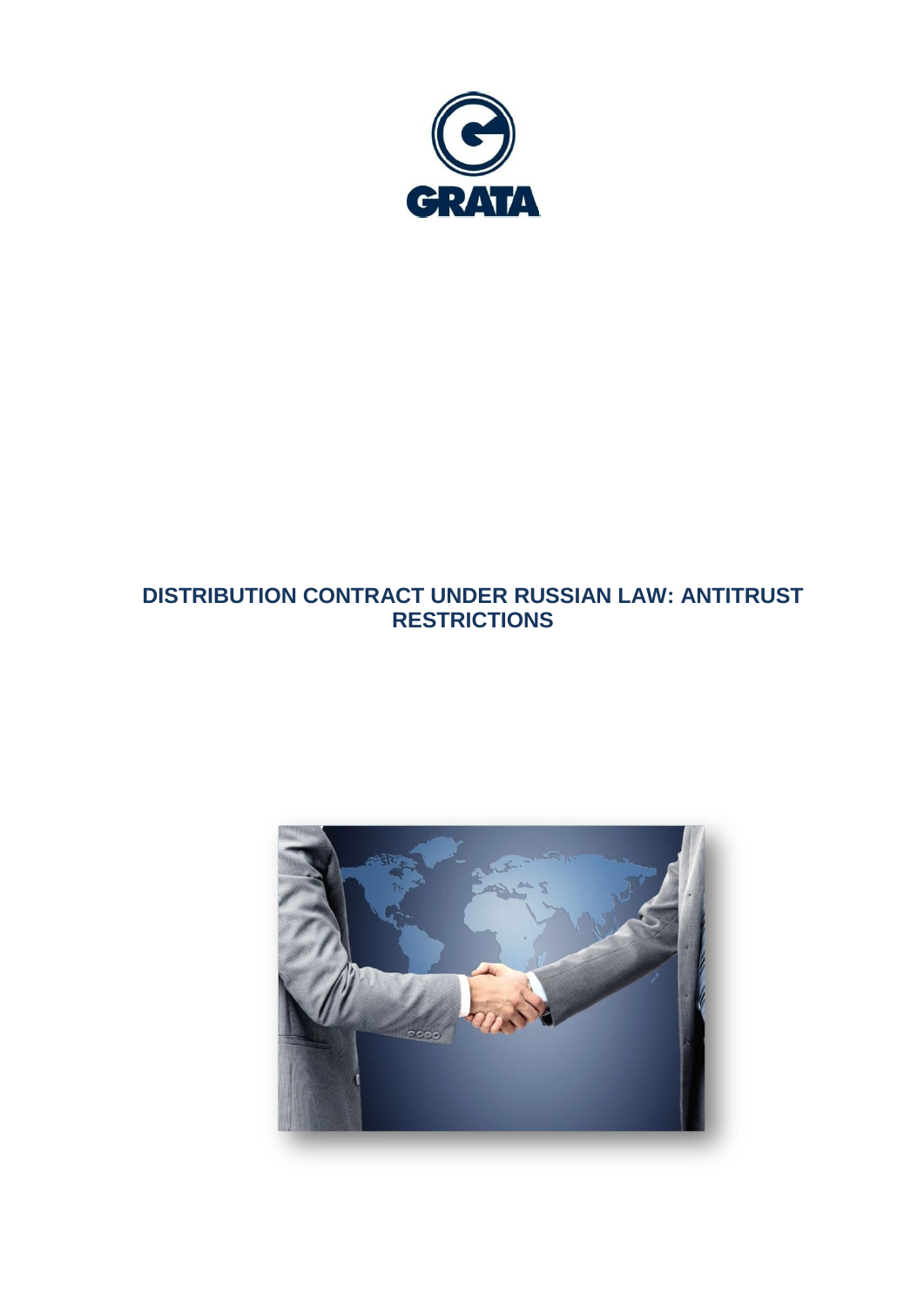Russian civil law does not specifically provide such type of agreement such as a distribution contract. The contract, however, has become widely used in commercial practice as an instrument for regulating relations between producers/wholesale suppliers of goods and wholesale purchasers under the general principle of freedom of contract enshrined in Article 421 of the Civil Code of the Russian Federation (hereinafter - the 'Civil Code').

Under a distribution contract, the distributor undertakes to purchase goods from the supplier and to arrange marketing, promotion and distribution of them within a particular territory (which is the principal obligation of a distributor under the international standards, in particular, the ICC Model Distributorship Contract. Sole Importer-Distributor. Publication No. 518, 1996; the ICC Model Distributorship Contract. Sole Importer-Distributor. Publication No. 646E), while the supplier undertakes not to supply the goods for sale to this territory on its own or through third parties, including not to sell the goods to third parties for distribution in the territory.

Thus, a distribution contract can be referred to the contracts of a mixed nature, i.e. contracts incorporating features of different contracts specified by the Civil Code such as sale-and-purchase agreement, supply agreement, transportation contract, agency contract, franchise agreement.

Depending on the rights and obligations specified in the distribution contract the court when considering disputes arising therefrom may qualify the contract as:

- 1. a contract for organisation of relationships on products supply with the consumers search service (Decision of the Praesidium of the Highest Arbitration Court (the HAC), dated 18 May 1999, No. 7073/98 on the case No. A40-9311/98-55-54);
- 2. an agency agreement (Decision of the North Caucasus FAC, dated 19 April 2005, No. F08-1395/2005);
- 3. a combined supply and agency agreement (Decision of the Povolzhsky FAC, dated 25 January 2005, No. А55-6685/2004-42);
- 4. a mixed contract incorporating elements of a supply agreement and service agreement, while not meeting the criteria of an agency agreement (Decision of the Ural FAC, dated 17 October 2002, on the case No. F09-2547/02-GC);
- 5. a contract governed by Chapter 30 of the Civil Code regarding a sale-and-purchase agreement (Decision of the Ural FAC, dated 2 May 2006, No. F09-3252/06-C3 in the case No. A50-19308/2005).

Based on Article 429.1 of the Civil Code, as effective from 1 June 2015, a distribution contract may be also structured as a framework agreement providing for general terms and conditions of binding relations between the parties which can be specified in supplement agreements, purchase orders or otherwise.

In addition to the complex nature of the parties' obligations, a specific feature of a distribution contract is its long term - from one year and more.

Given this specific nature of the relations between the manufacturer/supplier and distributor, when the latter is not just an ordinary reseller of goods but is also granted with the right to use trademarks, trade names and/or other brand identity for promotion purposes, and in some cases represents a supplier to third parties, including ultimate purchasers, and also based on the position held by a party to the distribution contract at the corresponding commodity market, there is usually a need to provide in the contract for certain restrictions on the distributor and/or supplier.

In this case the parties to a distribution contract need to understand what conditions can be included so that in the event of any dispute such conditions are not deemed unenforceable by courts due to the fact that they violate imperative provisions of Russian laws. Moreover, this will allow to the parties to avoid liability including significant 'turnover-based' fines for violations of prohibitions and restrictions of antitrust laws.

Under the Federal Law No. 135-FZ dated 26 July 2006 'On Protection of Competition' (hereinafter - the 'Competition Law') a distribution contract is a "vertical' agreement, i.e. an agreement between the seller and the purchaser of goods and as a general rule may not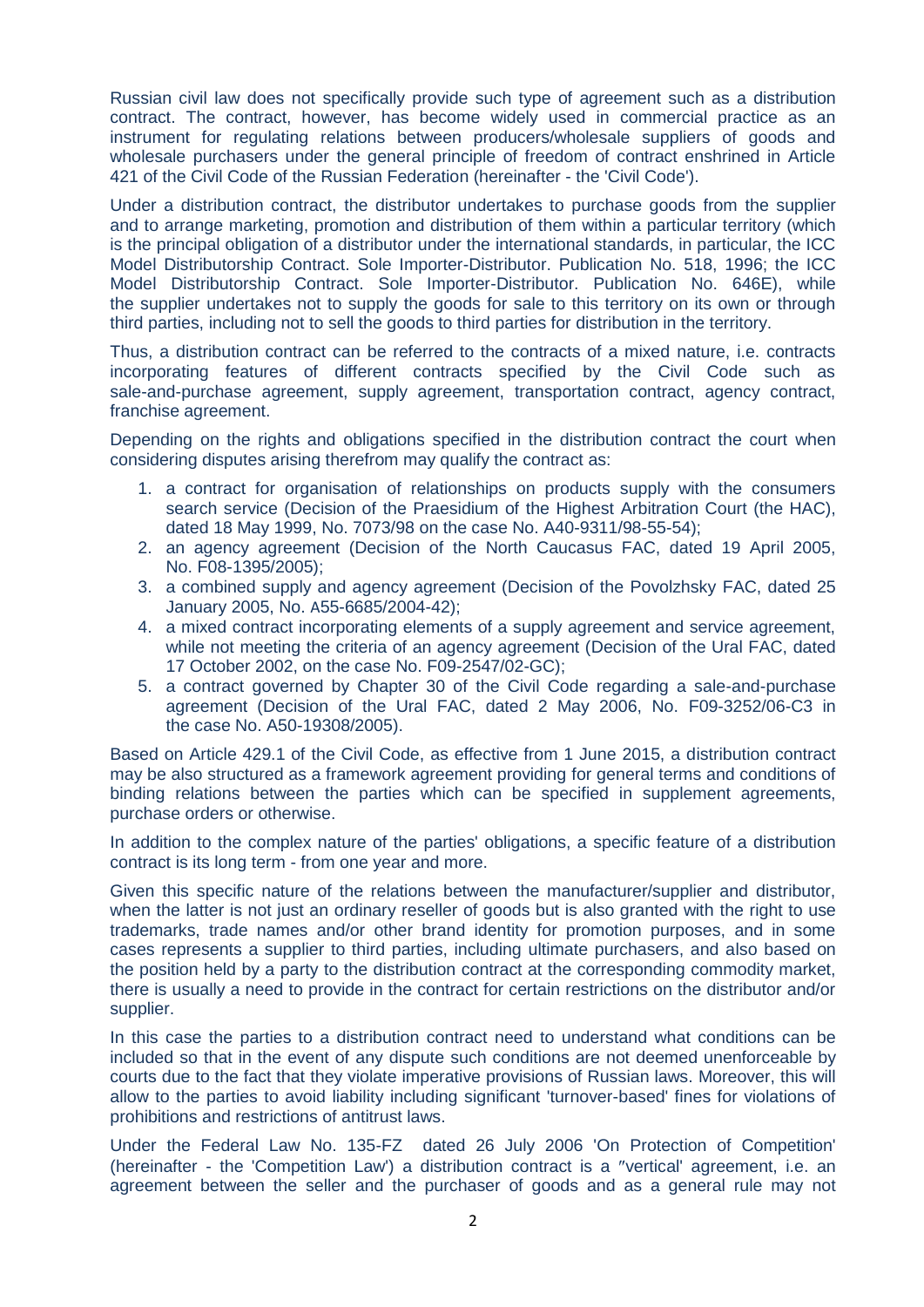include conditions (Article 11.2 of the Competition Law) which:

- 1) result or may result in fixing of the goods resale price except for the case when a seller establishes a maximum resale price for the purchaser (since such a condition is deemed established for the benefit of ultimate consumers);
- 2) provide for the obligation of the purchaser not to sell the goods of the seller's competitor. However, this restriction does not apply when under the contract the purchaser is granted to the right to sell the goods under the trademark or other brand identity of the seller or manufacturer (such agreements include not only license agreements but also dealer standards and dealer agreements under which the dealer has the right to use the trade name of a legal entity - see the decision of the Moscow district Federal arbitration court (FAC) dated 29 April 2014 on the case No. A40-79104/12).

Under Article 12 of the Competition Law, the above restrictions do not apply to:

- a. 'vertical' agreements made in writing (except for those concluded between financial institutions), which are franchise agreements that meet the requirements of the Chapter 54 of the Civil Code; and
- b. 'vertical' agreements between entities where the share of any party at any commodity market does not exceed 20%.

A commodity market is the area of circulation of the goods (including goods of foreign origin) non-replaceable with another product or of substitute goods within the boundaries of which (including geographic) the purchaser may buy goods based on economic, technical or other opportunities or advisability while the opportunity or advisability is not available beyond the boundaries of such an area.

Geographical and product boundaries of the commodity market, as well as the shares of the parties to the contract are determined by the Federal Antimonopoly Service of the Russian Federation (FAS Russia) in accordance with the Procedure for analysing of the state of competition on the commodity market (approved by the Order of FAS Russia No. 220 dated 28 April 2010).

If the supplier and distributor are competitors, i.e. they sell goods at the same commodity market, a distribution contract between them also may not contain provisions which lead or may lead to:

- 1) establishment or maintenance of prices (tariffs), discounts, markups (surcharges) and(or) margins;
- 2) increase, decrease or maintenance of prices at tenders;
- 3) division of the commodity market by the territorial principle, volume of sales or purchase of goods, assortment of goods for sale, or composition of sellers or purchasers (customers);
- 4) reduction in or termination of goods production;
- 5) refusal from entering into agreements with certain sellers or purchasers (customers).

Such agreements are deemed cartels and prohibited per se under Article 11.1 of the Competition Law, that is, FAS of Russia needs only to prove the fact of entering into an agreement without proving that the agreement leads or may lead to the restriction of competition as well as the fact of the agreement performance by the parties (Decision of the HAC Praesidium No. 9966/10 dated 21 December 2010).

Thereat, one also needs to take into account the following positions of Russian law enforcement bodies:

- a manufacturer engaged in the sale of its own products and distributor engaged in the sale of the same products are not deemed competitors (Decision of the HAC Praesidium No. 5-15/1-2 dated 23 May 2012);
- $-$  the sale of similar goods at the same market is a sufficient ground to deem the relevant entities competitors (Decision of FAS of Russia dated 31 May 2012 on the case No. 111/132-11 on violation of the antitrust laws. However, if the direct supplies were ad hoc, the FAS Russia does not consider the supplier and distributor as competitors).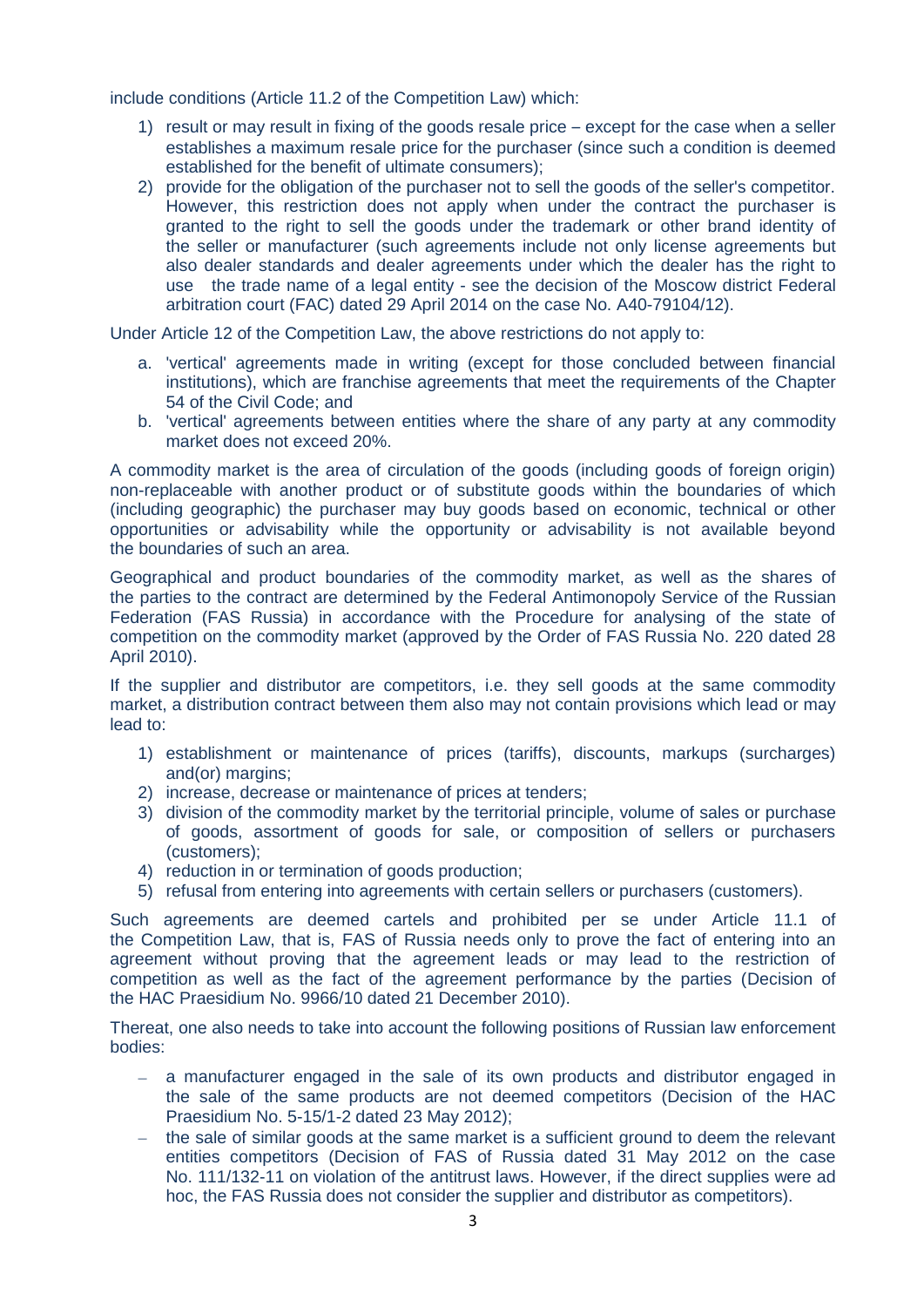A distribution contract (except for the contract being deemed a cartel) may be deemed valid under Article 13 of the Competition Law provided that:

- a. it does not create an opportunity for certain persons to eliminate competition at the relevant market;
- b. it does not provide for restrictions on the parties or third parties which do not meet the objectives of the contract; and
- c. it results or may result in:
- improvement of production, sale of goods or facilitation of technical and economic progress, or increase the competitiveness of Russian products at the global market;
- the purchaser's benefits commensurate to benefits obtained by business entities as a result of actions (omission), agreements and concerted acts, transactions.

The criteria to be met by a distribution contract to be deemed valid under the Article 13 are established by the Decision of the Government of the Russian Federation No. 583 dated 16 July 2009 (as effective until 1 July 2019).

- a) a seller sells the goods to two or more purchasers and holds the market share of the goods at least 35%, or sells the goods under the agreement to a sole purchaser whose market share is less than 35%;
- b) the purchaser and seller do not compete with each other or compete in the commodity market where the purchaser purchases the goods for resale thereof;
- c) the purchaser does not produce goods being substitute in respect to the goods constituting the subject of the agreement.

Even if the abovementioned criteria are met a distribution contract may not provide for, inter alia:

- a) refusal by the purchaser to sell the goods within the territory stipulated by the contract and(or) to a certain category of consumers, except for the ban to the purchaser (save for the retailers) to advertise and sell goods in the territory which is an exclusive under the agreement between the seller and another purchaser, as well as in the territory where under the contract the goods are sold by the seller;
- b) restriction of the seller's right to sell to retail customers the goods being spare parts or components of goods manufactured by the purchaser and which meet the requirements of the technical regulations, as well as to sell the goods to special repair or maintenance companies;
- c) ban on the purchaser to produce, purchase and(or) sell goods being substitute with respect to the goods which it purchases or may purchase under the contract (hereinafter - the 'substitute goods'), except when such conditions are established for a period no more than 3 years after the date of the contract (provided that the purchaser is not a retail company, and previous agreements between the purchaser and seller did not provide for such conditions);
- d) ban to sell the substitute goods on a land plot and(or) in premises transferred to the purchaser by the seller on any legal basis.

FAS of Russia while considering cases on violation of antitrust laws by entering into agreements restricting competition must establish the following circumstances (in accordance with p. 7 of the Decision of the HAC Plenum No. 30 dated 30 June 2008 and the arbitration practice, in particular, Decision of the Moscow district Arbitration Court dated 19 November 2014 on the case No. A40-75519/13-152-731)):

- fact of entering into a prohibited 'vertical' agreement and participating of the parties therein;
- absence of grounds for the recognition of the 'vertical' agreement as valid in accordance with Article 12 or Article 13 of the Competition Law; and
- impact of the 'vertical' agreement on restriction of competition at the relevant commodity  $\equiv$  . market.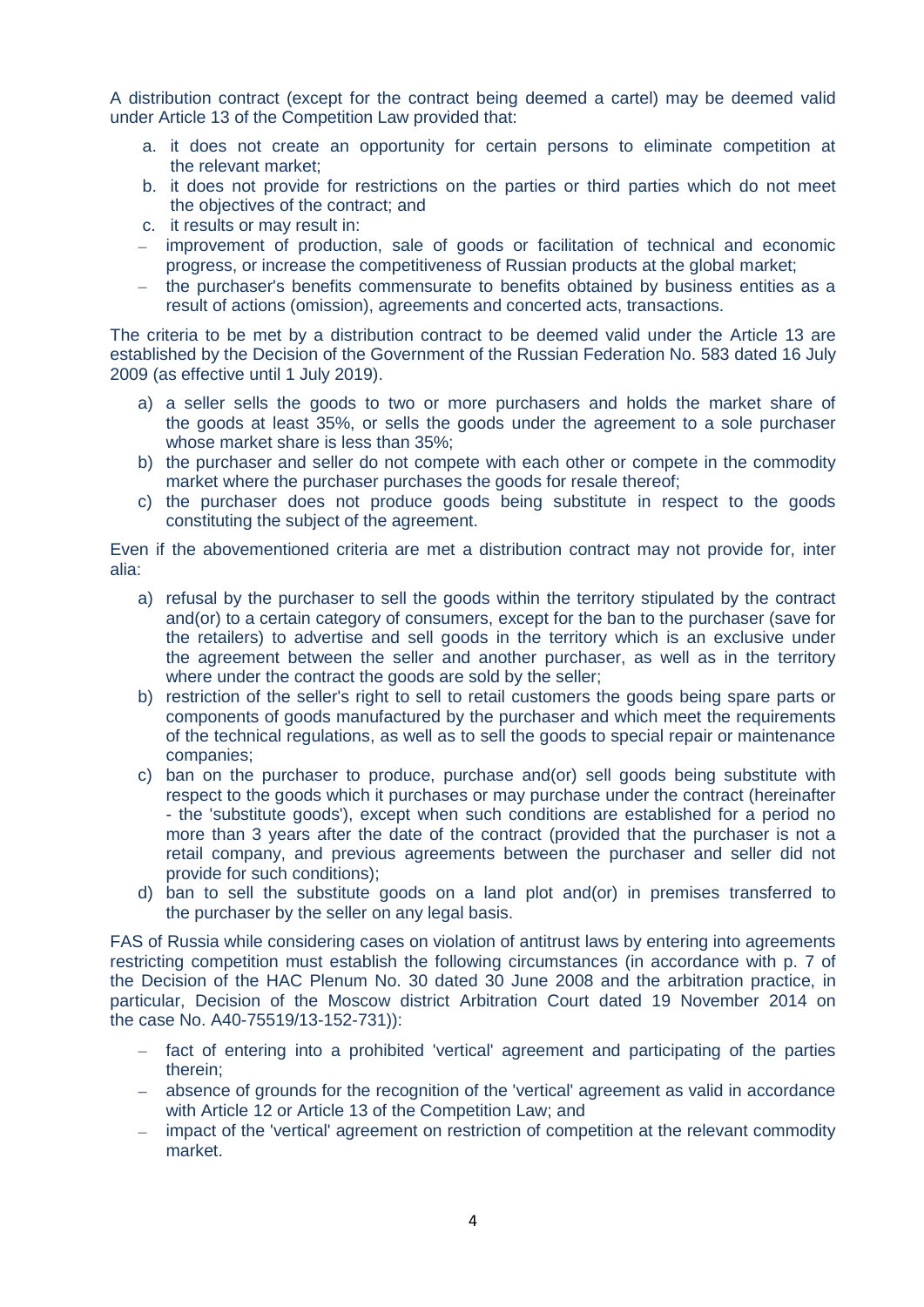# **Territorial Restriction**

Prior to 5 January 2012 Article 11.1 of the Competition Law prohibited agreements or concerted acts of all business entities (not just competitors) at the commodity market where such agreements or concerted acts lead or may lead, inter alia, to the division of the commodity market by territory, volume of sales or purchases, range of sold goods, or composition of sellers or purchasers (customers).

However, from 1 January 2010 the said restrictions do not apply to 'vertical' agreements. In this connection, the courts render decisions that a distribution contract may include provisions on territorial restrictions, in particular, the distributor's obligation to sell the commodity within the territory specified by the contract and penalties for violation of such obligation, provided that the supplier and distributor do not compete at the same commodity market and share of any of them at the relevant market does not exceed 20% (HAC Ruling, dated 26 February 2010, No. VAS-2119/10 on the case No. A56 -43093/2007, Decision of the Ural district FAC, dated 15 July 2010, No. F09-9540/09-C5).

If the distribution contract meets the criteria provided for by the General Exceptions for agreements between purchasers and sellers, it may also specify the territory within which the distributor has the exclusive right to sell the goods but it must provide for a waiver by the distributor to enter into agreements with sellers of substitute goods which specify a geographically identical or overlapping territory.

In the event the distribution contract is qualified by the court as an agency agreement the court may deem such a contract not a 'vertical' agreement under Article 4 p.19 of the Competition Law and apply Article 1007 p.7 of the Civil Code which provides for nullity of the conditions under which an agent may sell goods, works or services exclusively to a certain category of purchasers (customers) or exclusively to purchasers (customers) located or residing in the territory specified by the contract (see Decision of the North Caucasus FAC, dated 19 April 2005, on the case No. F08-1395/2005, Decision of the Fifth AAC, dated 2 November 2011, on the case No. A51-8679/2011, Decision of the Nineteenth AAC, dated 30 July 2010 on the case No. A14-8178/2009/268/29, and Decision of the Third AAC, dated 26 July 2010, on the case No. A33-18245/2009).

#### **Sale Price Restriction. Recommended Prices**

Terms and conditions of distribution contracts that lead to the establishment or maintenance of prices (tariffs), discounts, markups (surcharges) margins were absolutely prohibited by Article 11.1 of the Competition Law until 1 January 2010. The 'second antitrust package' amendments removed 'vertical' agreements (except for the cases, where such agreements are concluded between competing seller and purchaser) from this prohibition. At the same time, a ban was imposed on inclusion into the 'vertical' agreements the conditions that lead or may lead to the establishment of the goods resale price, including conditions on recommended prices if a failure to comply therewith entails penalties, reduction in discounts, purchases or, as opposite, compliance therewith results in bonuses, etc.

Starting from 5 January 2012 distribution contracts between a supplier and a distributor where the share of each at the same commodity market exceeds 20% may not include conditions which lead or may lead to the establishment of the goods resale price except where the seller establishes the maximum resale price for the purchaser (Article 11.2 of the Competition Law).

One of the recent cases initiated by FAS Russia for violation of the above ban is a case against Unified Trading Company OAO (UTC), a mediator in the sale of products of the sole producer of baking soda in Russia - Soda OAO (almost 100% of baking soda in Russia) that held the share in the commodity market of baking soda of at least 90% and from December 2010 to April 2011 inclusive provided in its distribution contracts that a distributor must follow the pricing policy of the Company (UTC), in particular: to establish a markup in December in accordance with market conditions. Where the distributor departs from the pricing policy of the Company,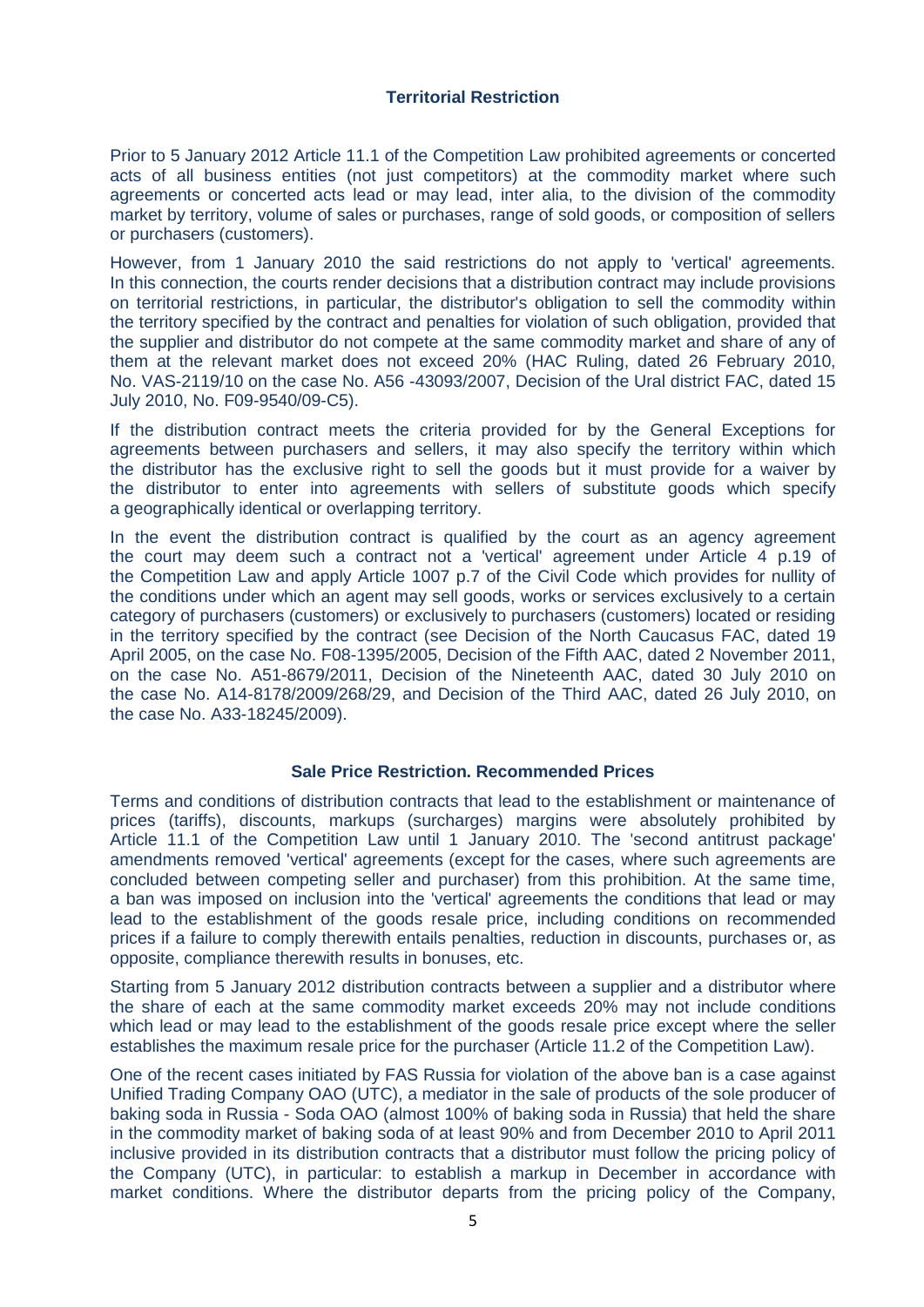the Company could at its discretion apply sanctions, including warning and termination of the Agreement.

Under the Decision of FAS Russia No. 1 11/111-12, dated 4 April 2013, UTC OAO and its distributors were recognised as violators of Article 11.2.1 of the Competition Law due to entering into the banned 'vertical' agreement which resulted in the establishment of the minimum resale price and the administrative fines under Article 14.32 of the Administrative Code were imposed on them. However the Moscow Arbitration Court abrogated this decision due to the lack of evidence provided by FAS Russia and the courts of appeal and cassation affirmed this decision. (Decision of the Moscow Arbitration Court dated 19 November 2014 on the case No. А40-75519/13-152-731).

Another significant case is the case against Vyazma Machine Building Plant OAO (VMZ) and 29 its dealers that in 2010 - 2012 entered into 'vertical' agreements for the supply of industrial washing machines and washer-extractors to prevent competition between dealers in the assigned regions and the establishment of minimum resale price of the specified VMZ products. 'Dealer's Obligation' section of all dealer contracts contained the following conditions:

- dealer's selling price shall be higher than the price given in the seller's price list by the amount of the transportation costs;
- $-$  price reduction as compared with the price given by the building plant is only allowed if there is competition with suppliers of imported equipment and with obligatory preliminary agreement with the seller.

In case of violation of these conditions VMZ could unilaterally amend the terms of the contract and reduce the discount rate for the next supply; in case of a repeated violation VMZ was entitled to terminate the dealer contract unilaterally.

According to the decision of FAS Russia on the case No. 1-11-116/00-22-12 dated 10 September 2013, compliance with these terms and conditions of the dealer contracts could lead to the establishment of a minimum goods resale price. Upon the results of the market analysis it was established that in 2010 and 2011 VMZ was the sole manufacturer of regular industrial washing machines of Russian origin in the territory of Russia and therefore had the decisive influence on the general conditions of circulation of certain goods at the relevant commodity markets. Therefore, the dealer contracts were deemed invalid in accordance with Article 12.2 of the Competition Law, VMZ and its dealers were declared violators of Article 11.2.1 and Article 11.4 of the Competition Law. The Moscow Arbitration Court and the Ninth Arbitration Appeal Court upheld the decision of FAS Russia (Decision dated 1 October 2014 and Decision dated 26 March 2015 on the case No. A40-181711/2013).

Please also note that according to the General Exemptions for agreements between purchasers and sellers, a distribution contract cannot contain conditions restricting the purchaser in determining the goods resale price, including the provision on the minimum resale price or fixed resale price of goods, if:

- a supplier sells the goods to two or more purchasers and holds the share at the relevant market less than 35%; or
- the distribution contract provides for exclusive supplies of the goods to a sole distributor, whose share at the relevant commodity market is less than 35% and the parties to the distribution contract do not compete.

#### **Restriction to Enter into Similar Agreements with Other Counterparties. Exclusivity**

Prior to 1 January 2010, Article 11.1 of the Competition Law prohibited agreements of any business entities at the commodity market, which lead or may lead, inter alia, to economically or technologically unjustified refusal from entering into agreements with certain sellers or purchasers (customers), unless such a refusal is expressly provided for by federal laws, regulatory legal acts of the President and the Government of the Russian Federation.

In this respect, conditions of distribution contracts which expressly prohibited, including under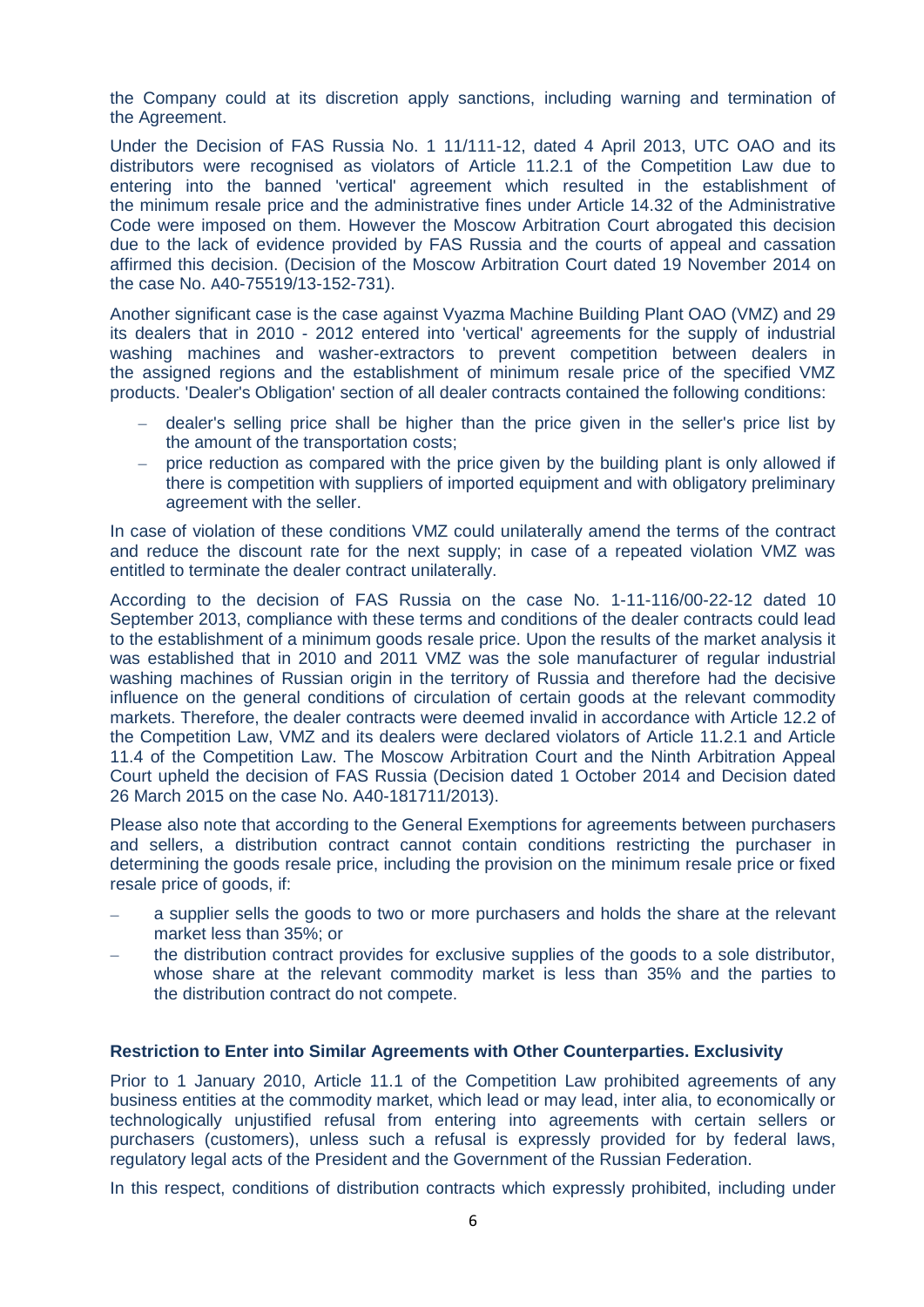the threat of penalties, the supplier from entering into similar contracts with other distributors were deemed invalid by the courts (in particular, Decision of the Central district FAC, dated 28 January 2011 on the case No. A14-7143/2010/207/22, and dated 4 February 2011 on the case No. A14-8178/2009/268/29).

From 1 January 2010 the said prohibition became no longer applicable to the 'vertical' agreements. However, it was established that such agreements, except for 'permitted' 'vertical' agreements (franchise contracts and the agreements any party to which holds the share at any commodity market no more than 20%) may not obligate purchasers not to sell the goods of a business entity - competitor of the seller, unless such agreements are agreements for organisation of sales of the goods by a purchaser under a trade mark or trade name of the seller or manufacturer (Article 11.2 of the Competition Law).

Exclusivity terms under which the supplier undertakes to sell the goods to the sole distributor, or the distributor undertakes to purchase goods from the sole supplier, are not expressly prohibited by Russian law provided that the supplier and distributor are not competitors and none of them has a dominant position. Otherwise such terms may be qualified as a refusal to enter into contracts with certain sellers or purchasers (customers) in accordance with Article 11.1 of the Competition Law, or economically or technologically unjustified refusal or evasion from entering into contracts with certain purchasers (customers) under Article 10.1 of the Competition Law.

An example of an unacceptable exclusivity condition is the provision under which the distributor is granted with the exclusive rights to buy any goods from the supplier that holds 100% share in a particular commodity market, and the supplier undertakes not to sell these goods in the territory specified by the contracts without the distributor's prior consent (the Decision of the HAC Praesidium No. 6577/11 dated 29 November 2011).

In practice FAS of Russia considers exclusivity terms and conditions as violating the Competition Law if they result or may result in restriction of competition, in particular, prevent other business entities from accessing the commodity market (Decision of FAS Russia on the administrative case No. СЮ 06-07/2009-99А; Decision dated 26 September 2012 on the case No. 1 11/227-11; Decision dated 17 September 2009 on the case No. 1 11/120-09).

The provision obliging the purchaser (distributor) not to produce, purchase and resell the goods of the seller's competitors after the expiration of the contract (ex post non-competition) may deemed permissible upon decision of FAS of Russia (see [http://fas.gov.ru/fas-in-press/fas-in](http://fas.gov.ru/fas-in-press/fas-in-press_39752.html)[press\\_39752.html\)](http://fas.gov.ru/fas-in-press/fas-in-press_39752.html) based on the following circumstances:

- whether this obligation refers to substitute goods being the subject of the contract;
- whether this obligation is limited to the territory or rooms where the purchaser sold the goods during the contract term;
- whether it is required to protect production secrets (know-how), patent rights transferred by the seller to the purchaser;
- $-$  how long it will remain in force.

#### **Distribution Contracts as an Instrument for Coordination**

Article 11.5 of the Competition Law prohibits individuals, profit-making and non-profit organisations to coordinate economic activities of business entities if such coordination leads to any of the consequences of cartels and banned 'vertical' agreements that may not be allowed under Articles 12 and 13 of the Competition Law or that are not provided for by other federal laws.

According to the clarification issued by FAS Russia No. ИА/146 dated 12 January 2010 such illegal coordination is the coordination of actions of business entities by a third party that resulted in agreements between such business entities or concerted acts thereof which lead or may lead to the consequences specified in Article 11.1 of the Competition Law.

In practice, even if the distribution contract with an independent distributor does not violate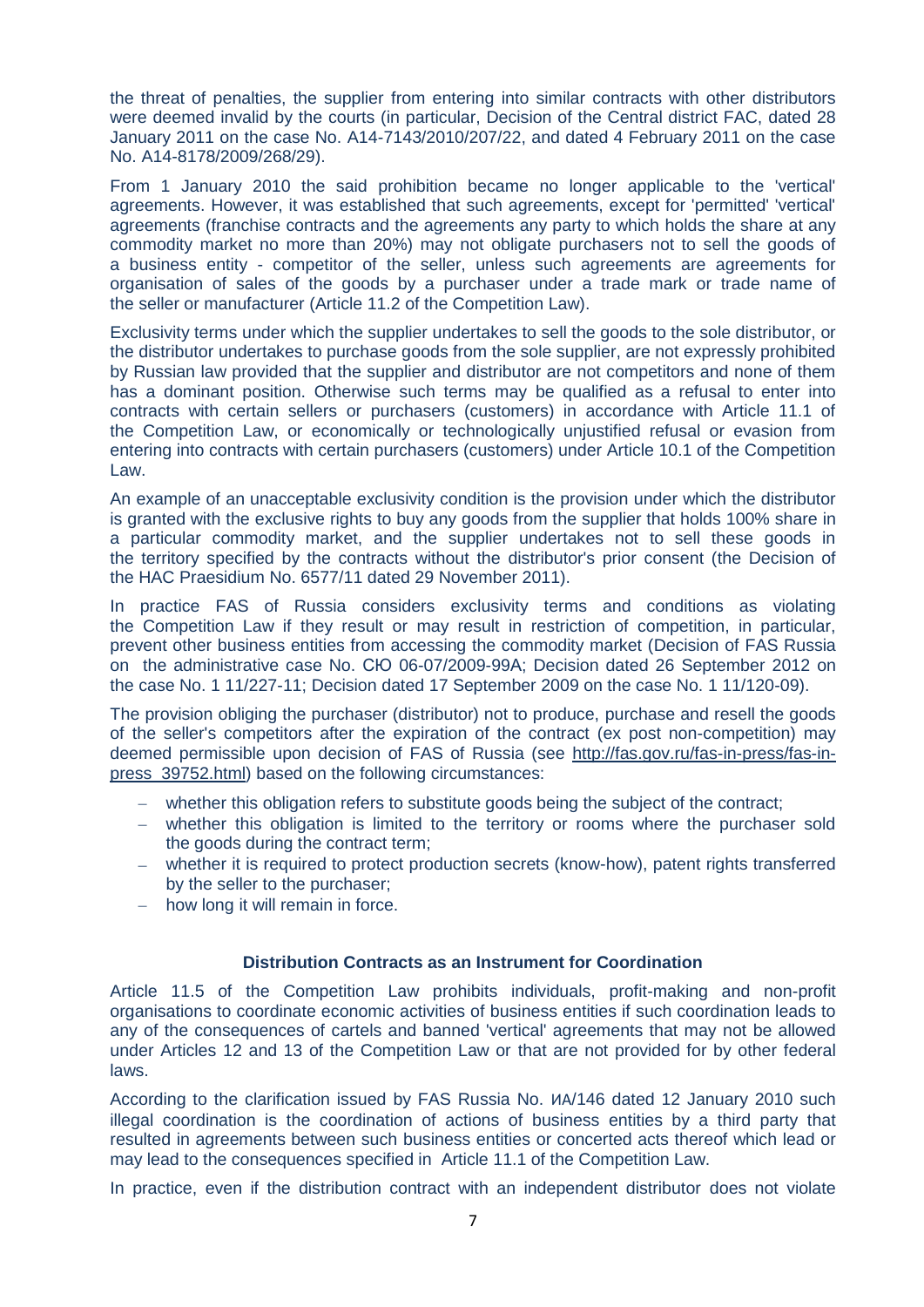the Competition Law, in particular, where each distributor is assigned a certain territory and is banned to sell the goods outside such a territory, FAS of Russia may deem entering into several such contracts with different distributors as the coordination of activities of independent business entities which results or may result in the division of the commodity market by territory as well as by the composition of purchasers and sellers (in particular, Decision on the case No. 111/132-11, dated 31 May 2012, Belarus Automobile Plant OAO, BelAZ Trade House ZAO, BELAZKOMPLEKT PLUS COMPANY ZAO, BelAZ Trade House ZAO, BELAZKOMPLEKT PLUS COMPANY ZAO). In this case, both the supplier-coordinator and the distributors are held liable (in particular, Decision of FAS of Russia dated 3 February 2010 on the case No. 1 11/119- 09).

## **Requirements and Restrictions in the Distribution Contracts Regarding Supply of Certain Types of Goods**

The Federal Law No, 381-FZ dated 28 December 2009 'On Fundamentals of State Regulation of Trading Activities in the Russian Federation' ('Trading Activities Law'), Article 9, establishes a range of requirements and restrictions regarding terms and conditions of contracts for supply of food products which are applicable to a distribution contract entered into between the supplier of such products and business entity engaged in trading activities (distributor):

- 1. remuneration to the distributor for purchasing from the supplier a certain quantity of food products should be included in the contract price. The amount of such remuneration cannot exceed 10% of the price of the bought food products and such remuneration should not be factored in the price of food products;
- 2. the said remuneration cannot be paid when the distributor purchases certain types of socially important food products included in the List approved by the Government of the Russian Federation;
- 3. the contract price cannot include other types of remuneration for executing contract conditions by the distributor in and(or) changing contract terms and conditions;
- 4. when the contract contains the condition to pay for such goods within a given period after the goods were delivered to the distributor, such payment period is determined subject to the shelf-life of the goods:
- 5. the contract cannot prohibit assignment of a claim under the contract as well as liability of the contract parties for non-compliance with the prohibition;
- 6. the contract cannot include conditions that the distributor must render services for advertising the goods, marketing and similar services aimed at the goods promotion: to render such services the distributor should enter into separate service agreements.

Regarding the basis for calculation of the remuneration to the distributor FAS of Russia in its letter dated 5 September 2013 provided for the following ambiguous explanation: conditions of purchasing food products should be determined by the parties at their discretion subject to the provisions of the Civil Code and the amount of remuneration to the distributor may be based, inter alia, on the price of products purchased, price of the supply contract, amount of products purchased, but must not exceed 10% of the price of *purchased* products. (A conclusion may be drawn therefore that the amount of remuneration must be calculated upon delivery of the products confirmed by the consignment note.)

In practice, the territorial divisions of FAS of Russia, however, bring business entities to liability not for violation of the requirements referred to above but for violation of Article 13 of the Trading Activities Law which prohibits trade networks from establishing discriminatory conditions for their suppliers, in particular, to establish equal remuneration based on the price of goods supplied for different suppliers at different amounts of goods. The courts abrogate the relevant decisions if the proofs of discrimination are insufficient (Decisions of the West Siberian district FAC dated 25 April 2012 on the case No. A45-12199/201, dated 17 March 2014 on the case No. A45-13492/2013, and Decision of the Central district FAC dated 15 November 2012 on the case No. A08-1106/2012).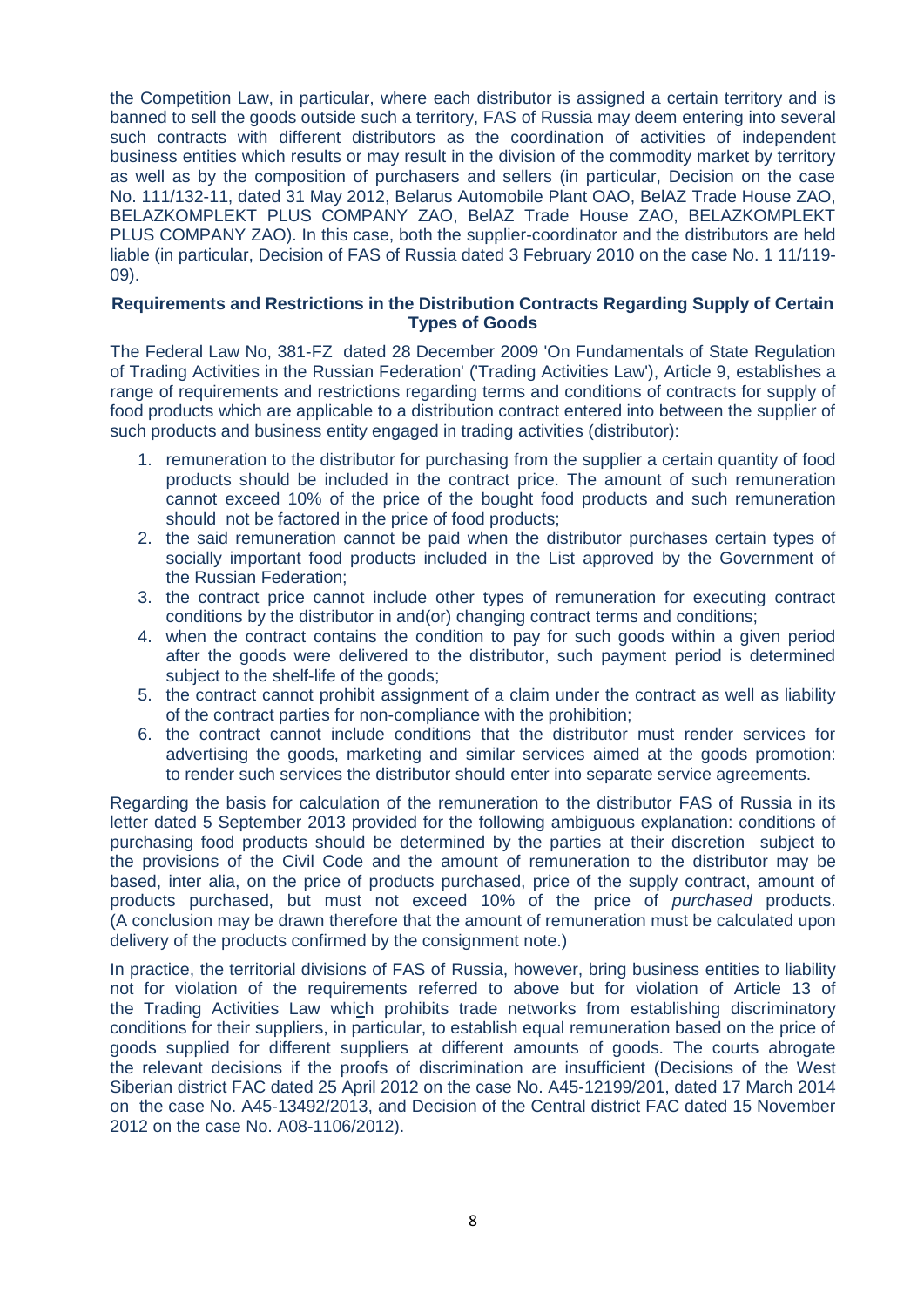Despite the fact that the prohibitions and restrictions established by the Competition Law with respect to "vertical" agreements have been notably liberalised under the second and third 'antitrust packages' (amendments entered into force in 2010 and 2012), the parties to distribution contracts may assess the admissibility of restrictive conditions according to the following algorithm:

- 1. whether the parties belong to the same group of persons or one of them controls the other, or the parties are under common control by the same person according to Article 11.8 of the Competition Law - in this case, the contract will not be subject to the prohibitions set forth by this article; - if not, then
- 2. whether the parties compete at the same commodity market and, if so, whether the conditions refer to the ones per se prohibited pursuant to Article 11.1 of the Competition Law;
- 3. whether the contract is permissible under Article 12 of the Competition Law based on the shares of each of the parties at any market; - if not, then
- 4. whether the contract contains any conditions prohibited under Articles 11.2 and 11.4 of the Competition Law; - if yes, then
- 5. whether any evidence that such terms are allowed under Article 13.1 of the Competition Law be provided; if yes, then
- 6. whether the contract and its conditions comply with the General Exceptions for agreements between purchasers and sellers.

In case of any doubts as to whether certain terms of the contract are permissible either party may apply to FAS of Russia on the basis of Article 35 of the Competition Law for a preliminary evaluation of the compliance of the draft contract with the requirements of antitrust laws. The term for such review by FAS of Russia is 30 days from the date of receipt of all required documents and information and upon results of such a review FAS of Russia may decide that the draft contract does not comply with antitrust laws and to issue to the parties a prescription to amend the draft in order to ensure competition.

In addition, attention needs to be paid to the new amendments that the legislator intends to introduce to the Competition Law within the framework of the 'fourth antitrust package': the bill adopted in the first reading in October 2014 provides, inter alia, that the 'vertical' agreement will be considered valid if neither the seller nor the purchaser holds a share over 20 percent at the market of goods being the subject of the 'vertical' agreement, rather than any commodity market, as it is currently established.